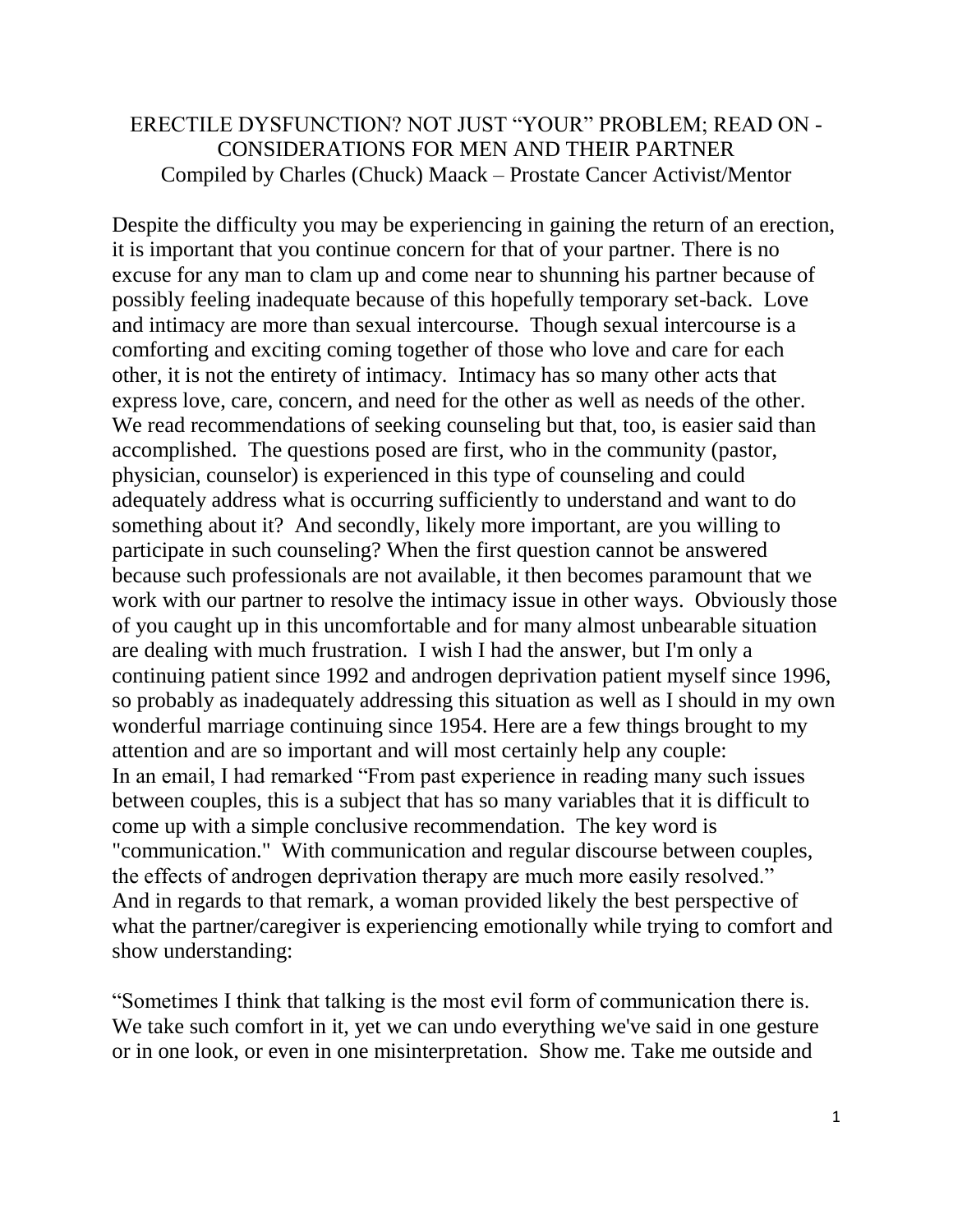let's watch the sunset together. Put your arm around me and pull me to your side for a long hug that tells me I'm treasured. When you wake up in the morning and meet my eyes, smile when you see me there. Surprise me with a picnic you've made for two, or arrange dinner for four with my friends at a cheerful place that won't mind if we linger until closing time. Send me happy-to-be-with-you messages. Join me in the shower and let me wash your back after you've washed mine. Touch me, even if it's just a gentle hand on my shoulder, or on my leg beneath the table. Work your way to "bolder" but ease off at the first sign of resistance. I will do the same, always respecting the signals you give, whether you utter them or not. Show me. Discover me. Rediscover us. Show me what you are saying is true. Then I'll listen to what you need to say."

What a powerful rendering regarding what many (most?) of we men fail to recognize; fail to act on! I was so impressed and told her so as did several others. In my reply I added "I still believe communication is vital, but you alluded well that words used in communication and gestures that accompany those words must be considered carefully so that a remark is not perceived as hurtful." I would encourage all men reading this paper to re-read what this woman provided for our recognition; then take that advice and act on it. Keep in mind, if you are feeling a person hurt because you are unable to have sexual intercourse, this is NOT the importance in your marriage or partnership you may be giving those feelings wherein you then try to protect YOUR feelings by avoiding any discussion with your spouse or partner. By avoiding your spouse or partner you are rather being selfish in thinking only about yourself. That spouse or partner has feelings as well and likely hurting for YOU while hurting inside as well because of your neglect, avoidance, even shunning any discussion. If you care, if you love that spouse or partner, SHOW IT. You will be surprised what a simple hug and kiss will do for that spouse or partner; it will show that you still do care. As you read on, intercourse is not a prerequisite to being intimate and showing love and concern.

For men and their wives/partners experiencing difficulty with intimacy as the result of treatment, an excellent book is "INTIMACY WITH IMPOTENCE – THE COUPLE'S GUIDE TO BETTER SEX AFTER PROSTATE DISEASE" by Ralph (a PC survivor himself) and Barbara Alterowitz, both certified sexuality counselors (AASECT). This book can be purchased at [www.renewintimacy.org.](http://www.renewintimacy.org/)"

From Barbara B., wife of a PC survivor, posting on the intimacy support list [pcai@prostatepointers.org:](mailto:pcai@prostatepointers.org)

"From a woman's perspective........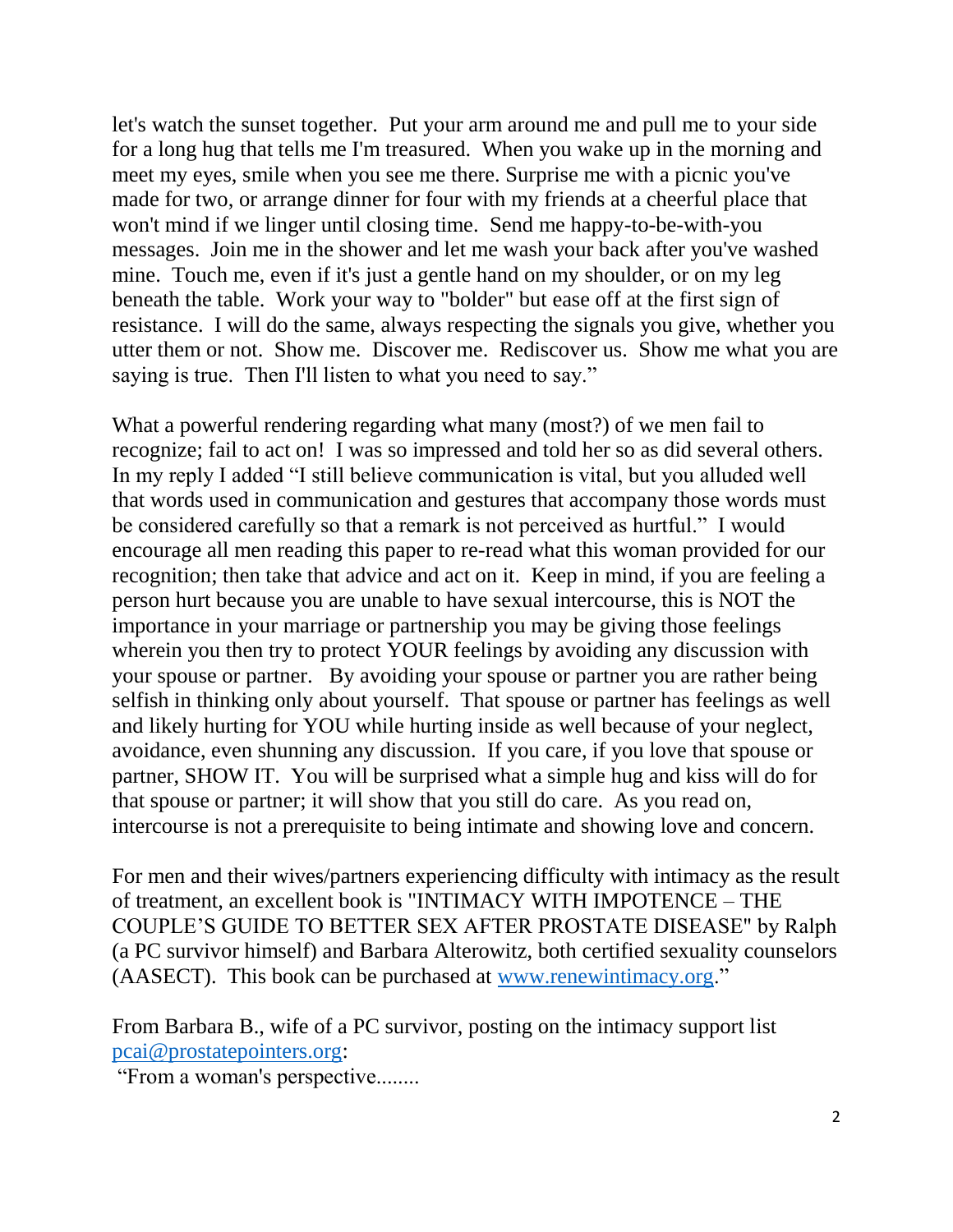I met my husband two years ago, when he was four years post-prostatectomy. Having been a sexuality instructor for decades, I thought (and told him), "no problem!" In retrospect, I was arrogant! I figured there are countless ways that a loving and intimate couple can express their sexuality and-- yes-- achieve orgasm, other than through vaginal intercourse. To me, in my naivete, the ED was a nonissue. What I did NOT realize was that regardless of my "vast knowledge" about sexuality and my openness to experiment, that ED was not HIS underlying issue. Rather, it was that he had experienced deep losses-- of his erectile ability, his ability to ejaculate, the depth and ability to have a "real"orgasm-- all major components of what it is to feel like a man. Until I could accept that he needed time to grieve (something even he was not aware of) and that until I could acknowledge his need to grieve and be there for him with empathy, it would never happen, and we would never be able to get on with our sexual lives together. In fact, this important issue spilled over, out of the bedroom, into every facet of our relationship. Couples therapy helped. So did sex therapy (which was quite holistic and which focused on far more than sex itself). And so did individual therapy. We were bound and determined to make it work, and we eventually got on the same page about it. Along the way, we discovered ways to deal with anger management (yup - another therapist - this one a behaviorist) and with stress (the mindfulness CDs that are out there are quite helpful). We have made and continue to make this journey together. Milestones along the way: discovering and appreciating that non-genital touch can feel good and be sexual as well as sensual, improvements over time in responses from Viagra and other ED meds, spontaneous erections from time to time, more initiation of love making from my partner (rather than me being whiny and demanding and going to that dark place that my therapist calls my "lizard brain"), penis-in-vagina intercourse with both of us having an orgasm (we are waiting for a second time on this but are becoming increasingly convinced that it will happen), discovery that using the Hitachi Magic Wand can produce wonders when it comes to an orgasm - for both of us, . . . and the list goes on. I am sharing what to us has been a sense of wonder, relief, and happiness that changes can happen, if you are patient with yourself and with your partner and if you stay open and honest with each other."

And I hope the following opens the eyes of those of you men who believe an erection is an absolute for sexual pleasure for both you and your partner. This from Virginia E., in another posting to the [pcai@prostatepointers.org](mailto:pcai@prostatepointers.org) support list:

"Another woman who writes joyfully about sex--in case you haven't read her books--is Erica Jong. I never met her, but I can identify with her. I am her age and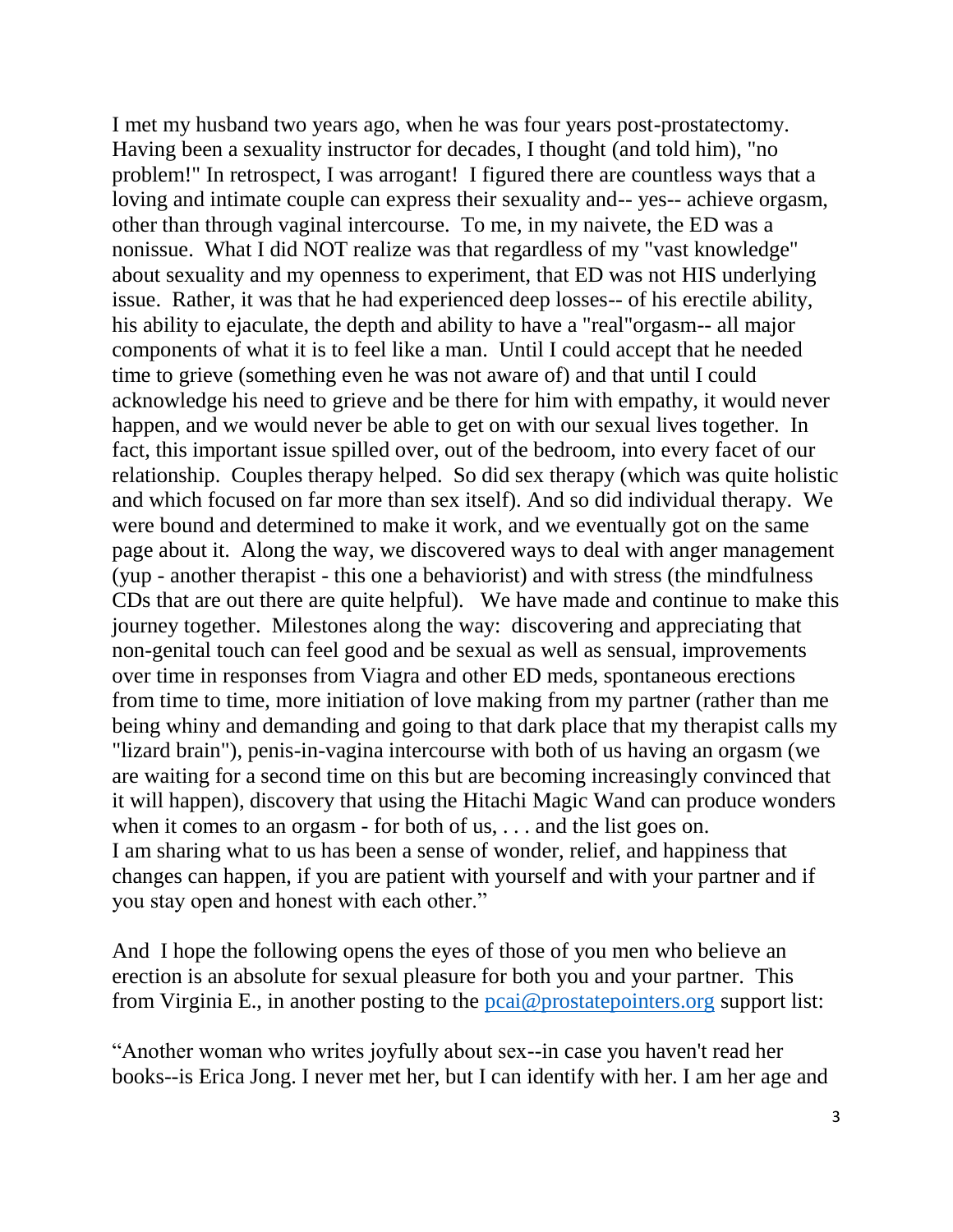went to college in New York at the same time she did and I guess you could say we were shaped by some of the same influences in our generation. We both grew tired of B.S. and wanted to get to the truth regardless of what other people thought. I'm reading her most recent book (although another is due to come out in June) "Seducing the Demon". On page 79-80 she writes:

\*\*\*\*\*\*\*\*\*\*\*\*\*\*\*\*\*\*\*\*\*\*\*\*\*\*\*\*\*\*\*\*\*\*\*\*\*\*\*\*\*\*\*\*\*\*\*\*\*\*\*\*\*\*\*\*\*\*\*\*\*\*\*\*\*\*

I tried to write about the role of sex in my life in "Fear of Fifty," but I realize now, in my sixties, that I didn't know the half of it. Until you get wise enough (or old enough) to understand sex as a whole-body experience, you know nothing. All my life I had heard about tantric sex and I thought it was utter bullshit...Most of our sexuality is so focused on the stiff prick that we have no idea what to do when that becomes occasionally problematic as it does with age. You can become a Viagra junkie or you can create other ways of making love. The deliciousness of skin, or oral sex, or sex without homage to the divine Lawrentian "phallos" can be a revelation....Whatever breaks our fixation on the genitals and turns us into entire bodies linked to entire minds enhances sex. The best Italian lover I ever had could practically make me come by stroking my neck. The married poet who shook with fear, then fucked me with a stiff cock, was no sort of lover at all. A lover makes love with words, with stroking, with laughter. ANXIETY RUINS SEX. [emphasis mine because I believe this is the heart of our problem.] Which may be why married people can have great sex--as can longtime lovers--or longtime friends. Music, stroking, scent, poetry--these things are far more important than a stiff prick. I realized only when my husband had to take heart medication and could not tolerate Viagra that we were able to discover things we never knew before. He could have whole-body orgasm while giving oral sex--his orgasm triggered by mine....When we were able to have genital sex after that, he said, 'It feels so localized compared to before.' Intercourse produces an orgasm in the pelvic area, but other kinds of sex produce it all over the body--and mind." \*\*\*\*\*\*\*\*\*\*\*\*\*\*\*\*\*\*\*\*\*\*\*\*\*\*\*\*\*\*\*\*\*\*\*\*\*\*\*\*\*\*\*\*\*\*\*\*\*\*\*\*\*\*\*\*\*\*\*\*\*\*\*\*\*\*

Another area of concern can arise when a man makes the decision to have a penile implant both because PDE5 inhibitors as well as penile injections are not providing the result expected, and in order to have an erection whenever necessary. For couples recognizing what this new capability brings to their relationship, this is not as much surprising as it is for men who come upon new partners who may not even be aware that such a procedure can be performed on men. Following is a woman's perspective, followed by a response by one of our regular contributors on the Prostate Cancer and Intimacy (PCAI) Us TOO Intl., Inc. online support list in this regard: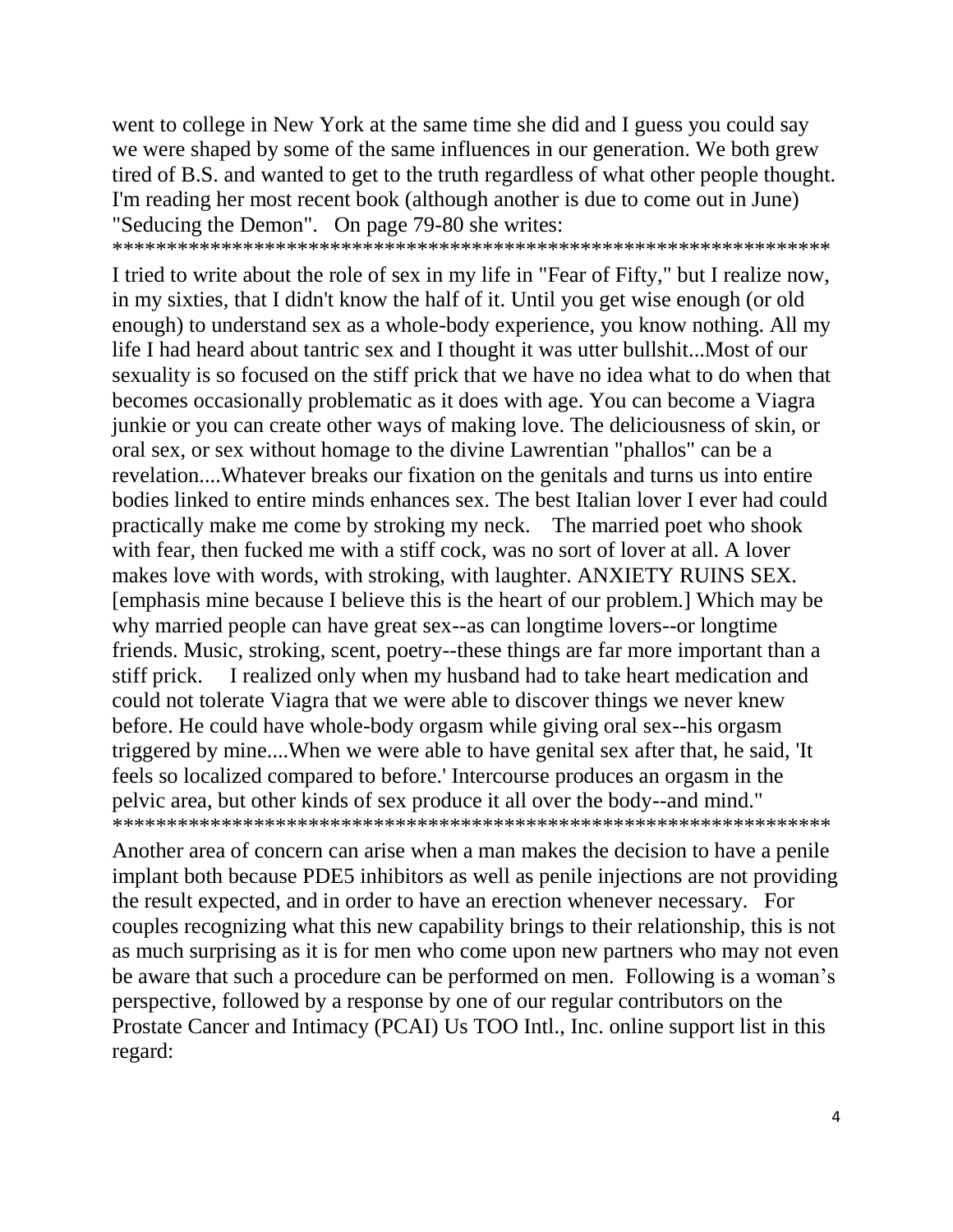## WOMAN'S PERSPECTIVE:

From my experience (as a woman), having sex with someone with an implant is not a noticeable difference...other than noticing a "third nut" at certain times. There's just a little more in the sac..it's still a nice handful. Remember that women you have sex with will not have a reference point of your "before and after" as you will, so to me it is just like any other sexual discovery with someone new. Everyone is built differently, feels different, and makes love differently. I'm more interested in the man, than the "machine".

And about when to tell someone...I think you have to go with your gut and take cues from the person you're with. There's no cut & dry method except for being \*truthful & sincere\*. Talk from your heart  $\&$  not about previous conquests, how long & hard you can go or the various positions you can twist her up in without losing your hard-on & intimidate the hell out of 'em ;-) For perspective, if you were going out with someone for the first time and your date showed up with a prosthetic arm and never mentioned it, what might your reactions/feelings be? Not that you'd run screaming, but likely would feel taken aback or at least surprised. As humans we need time to process things that are "new" or out of the ordinary, and then be "ok" with it.

In my opinion, it takes a small-minded person to reject someone based solely on whether they have a prosthetic anything. So when you run across people like that, you can feel lucky you found out early so you are free to move on to someone who can appreciate you as the wonderful person you are.

It's really more about THEM -their pitfalls/insecurities- than you. Plus, in (name removed for privacy) example, the lady he gushed on and on about that decided she couldn't get past the notion of the implant...something else may have been going on there and it was a convenient scapegoat...knowing there is also insecurity around it makes for an easy target. You just don't hop into bed with someone knowing they have an implant and then use it as an excuse to dump them right after...seems like the easy/cowardly way out to me.

Sometimes, people just won't like you for lots of reasons, period. It's likely not about what's in your pants (implant or not).

In conclusion, if it looks like a dick, feels like a dick, it must be a dick! Hallelujah!

## MAN'S (RESPONSE) PERSPECTIVIE:

The funny thing is that I still hear from this woman. Mostly, I wish I didn't but I don't seem to be able to tell her to stop contacting me. The one and only time we were physical was a long time ago and I haven't seen her since shortly thereafter. She comes to me for networking favors for her son, to talk about all of her business dealings, how busy she is and has no time for a relationship at all now being all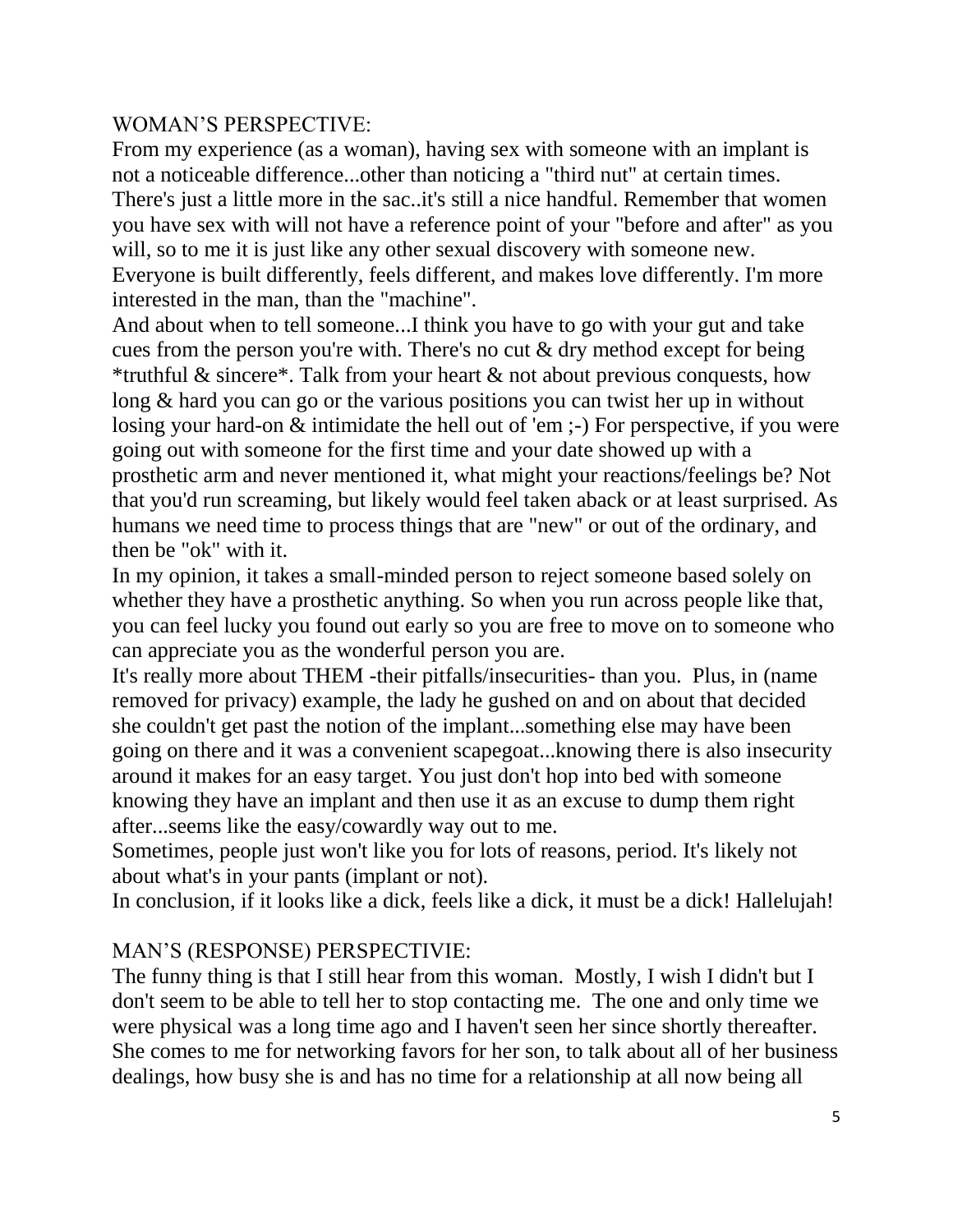over the U.S. Always via email or text. Probably better that I don't hear her voice. People I know that met her even commented on how her voice made them feel. Interesting and scary at the same time. The crazy thing is that I get to the point where I start to get her out of my head and I get a warm, friendly sounding email....... like this morning. Maybe there was other stuff going on like her needing to focus all her energy on an amazing business idea that she has raised a ton of investor cash to get rolling that should make her rich in the new few years, her kids being on opposite sides of the country with her daughter being a cadet at the military academy. Her comment was that she didn't need to know when I told her about my bionics and it made the relationship feel weird for her at the time. Had I not told her at all, she said she would not have noticed anything unusual that one time except that it went on longer than she has ever known it to, and that "was an awesome thing". For me, I was insecure at the time. I knew I was head over heel nuts for her on our third date. I hoped that if she was going to be turned off by me being "different" physically, she would say so then before I got more emotionally invested. Too bad it didn't happen that way.

All I know for sure is that the woman I am with now heard about my implant on our second date. She was intrigued even though she later told me she didn't need to know about it so soon at the time. She told me recently that she loves me for all of me, not just for my penis, but what I have sure adds to what we have together. Nice. I think it is a topic to add during the safe sex talk that should occur just before that first encounter, or during or after the first encounter. I think you are soooo right about not making a big deal of it. After all, it is just part of me now. If it is no longer a big deal to me, it should not be to a partner, just different. Like you (the woman's perspective above) said, we are all different. I sometimes think we should just not really say much about it until the topic comes up or has to come up so as not to scare anyone off.

Thanks for the female perspective on this touchy topic!!!!!!!!!!!!!!

IMPORTANT TO NOTE: Men meeting a new partner and a physical relationship not yet established, would best hold back any mention of the penile implant, since at that point it is not important to what is likely a developing relationship. Should a physical relationship ensue, even then there need be no reason to mention the penile implant unless the partner brings up any question in that regard. Only then, or after a reasonable period of acceptance of intimacy by you and the partner should you consider bringing to light that the exceptionally great "coming together" has been improved by your penile implant. Then take the important time to explain what and why a penile implant was required and how important it has